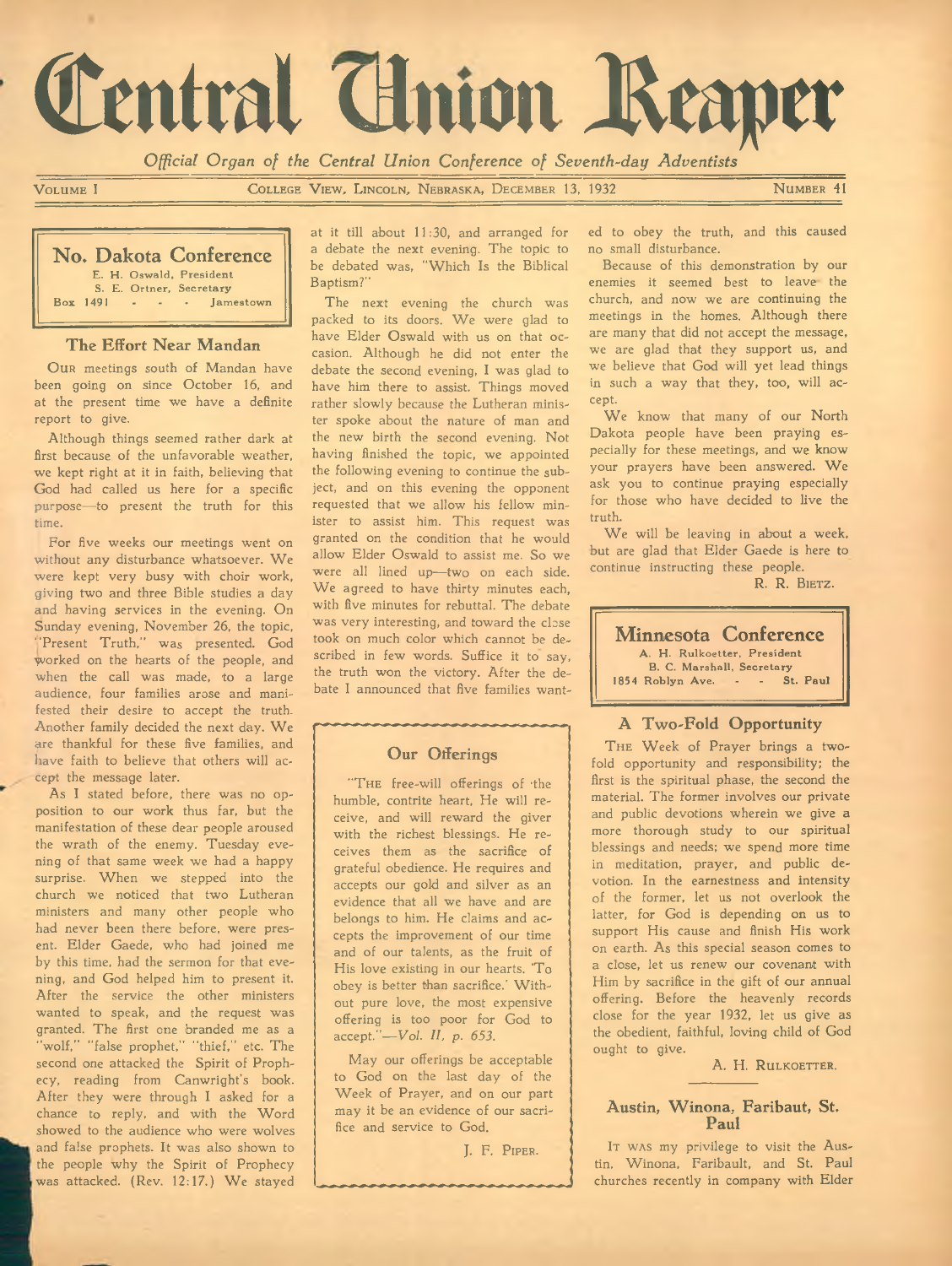L. E. Christman, associate secretary of the home missionary department of the General Conference. In each of these places the presence of the Spirit of God was felt and appreciated. A desire on the part of the members to dedicate their lives more fully to the finishing of the work was evident. Elder Christman's sermons were much appreciated.

In the four places just named above, we presented a budget plan whereby to provide means for a strong literature program through the year 1933. The plan is that each member pay twenty-five cents a month to the home missionary fund, this money to be used by the church to pay for a club of *Signs,* secure *Present Truth,* tracts and other literature for missionary purposes. The brethren liked and adopted the plan, and we sincerely believe it will prove a great blessing. If some members cannot pay twenty-five cents a month, they could be encouraged to pay less, ten or even five cents. Each member should now have a definite part in the giving of the message. We hope all of our churches will give thought to their needs and provide a budget to take care of the home missionary program.

We greatly appreciate the effort put forth by the churches to give to their friends and neighbors the message of a crucified, risen, and soon coming Saviour. A. A. DIRKSEN.

# **Missouri Conference**

H. C. Hartwell, President I. H. Harrison, Secretary<br>
2. Second St. (1984) Clinton  $616$  So. Second St.

#### **The Morning Watch**

THE Chinese have a proverb, "It's the first hour of morning that gives color to all that follows."

We read in Volume I, page 55, of the pioneers who were looking for the return of the Master: "Every morning we felt that it was our first work to secure the evidence that our lives were right before God."

Sometimes during the chilly weather of winter some prefer to lie in bed as long as possible. Are you utilizing the precious moments of morning for prayer and Bible study? The Morning Watch should be observed in winter as well as in summer. Do not allow the cold weather to chill your devotion and service for God. Let the morning hour be God s hour.

#### MELVIN OSS.

"Prayer is the switch, so to speak, that turns on God's limitless power in our lives."

#### **Elder Gilbert at Kansas City**

FROM Friday, November 25, to Thursday, December 1, Elder F. C. Gilbert, of the General Conference, gave a series of studies on the 2,300 days. There was a good attendance each night. After hearing Elder Gilbert expound to us the importance of this prophecy, and the seriousness of this message, one cannot help sense the nearness of the end. Truly we can repeat the words as found in 1 Peter 4:7, "But the end of all things is at hand, be ye therefore sober, and watch unto prayer." Elder Gilbert stirred our hearts when he brought out the meaning of the prophecy of the 2,300 days. Many made the remark that they have heard this subject many times, but never before had they sensed the significance and the importance of it. Elder Gilbert has certainly left a profound impression upon our minds, which shall not be forgotten. AL COSETTA.

#### **Missouri News Notes**

ELDER MELVIN OSS visited the churches at Jefferson City and Columbia over the week-end and reports that he found all the members of good courage in God. At the former place the church election for 1933 was held. The report of the nominating committee was adopted in full unanimously. The church at this place has had nearly a hundred trucks of soil hauled on their church yard, constructed an eighty dollar side walk, and built a near wire barrier around the yard. Brother Hertel has done most of the work himself and has supervised the rest.

Some have informed us about completing reading their Bible through. Those who have finished reading it in 1932 and desire a certificate should inform the Missionary Volunteer secretary, Brother Oss. Those who are members of a Missionary Volunteer society should notify their local secretary, who will forward a list of those entitled to Bible Year certificates.

Elder F. C. Gilbert, field secretary of the General Conference, recently held a series of meetings with the Kansas City Memorial church. He spent nearly a week there, beginning Friday evening, November 25. His talks were nearly all on the sanctuary service and were very interesting and instructive. The mid-week evening attendance was good and increased each night until the close, when there was almost a Sabbath audience in size. Elder Gilbert also spoke on Sabbath afternoon to the Beacon Light church. These meetings were greatly appreciated by our people.

Brother R. G. Campbell, our conference field secretary, is attending the bookmen's convention at Mountain View, Calif., which will close the 8th of December. This is a very important meeting, and we trust that the actions taken there will result in greatly increasing the circulation of our truth-filled literature.

**«**

Brother and Sister A. M. Ragsdale and Marylou were welcome visitors to Clinton on Thanksgiving Day. They also attended the Missionary Volunteer convention that was held in the Kansas City Memorial church on Sabbath, November 26.

On Sabbath, November 26, Elder Gordon Smith met with the Kansas City Memorial church at an afternoon meeting and also in the evening in the interests of the Missionary Volunteer work. He also met with the Beacon Light church during his visit to the city. The meetings were very helpful and instructive and much appreciated, especially by the young people and their leaders.

#### **The Training Course**

ELDER MELVIN OSS, our Sabbath school secretary, has completed the 1932 Sabbath School Training Course. He says that he is expecting a large number to enrol for the 1933 course. Our isolated members who have a special interest in Sabbath school work are encouraged to join.

The course consists of the Sabbath School Worker articles and the excellent book, "The Making of a Teacher." A large supply of the books has just been received. The regular price is \$1.50, but we are offering it to those who take the course for only 95 cents. The price of the Sabbath School Worker is 90 cents. Order from the Missouri Book and Bible House.

#### **Central Union Reaper** Official Organ of the Central Union Conference of Seventh-day Adventists

| Vol <sub>n</sub> I | December 13, 1932                                                                       |  |                 | No. 41 |
|--------------------|-----------------------------------------------------------------------------------------|--|-----------------|--------|
| Nebraska.          | Published by the Central Union Confer-<br>ence. Issued weekly at College View, Lincoln, |  |                 |        |
|                    | Subscription price                                                                      |  | 50 Cents a Year |        |
|                    |                                                                                         |  |                 |        |

Entered as second-class matter June 6,<br>1911, at the post office at Lincoln, Nebr.,<br>under the Act of Congress of March 8, 1870.<br>Acceptance for mailing at special rate of<br>postage provided for in Section 1103, Act<br>of Oct. 8,

In changing address, give both old and

new address.<br>
All copy for publication should reach the<br>
Reaper office by Friday morning (earlier if<br>
possible), preceding date of issue.<br>
Make all checks and money orders pay-<br>
able to the Central Union Reaper.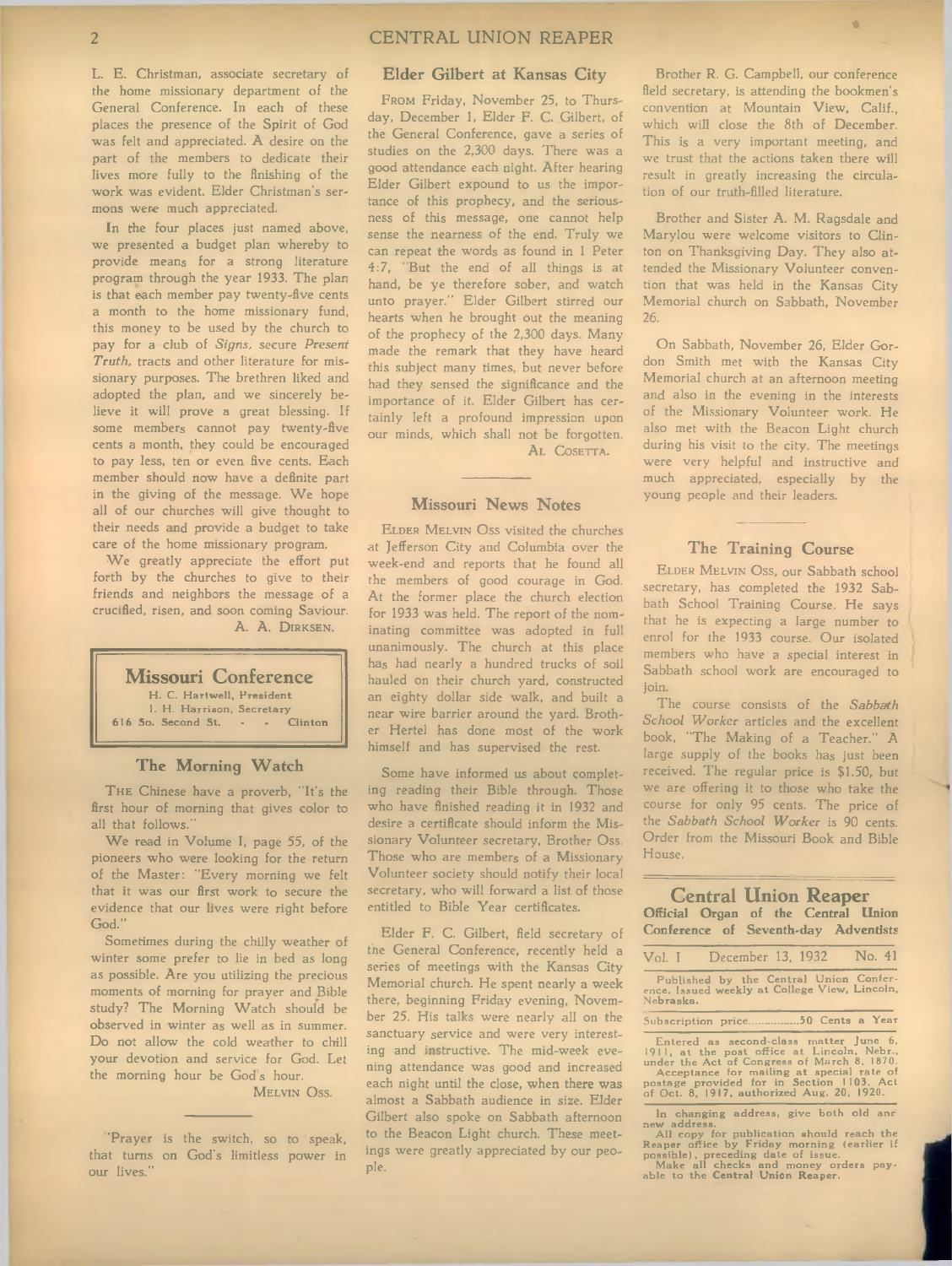#### CENTRAL UNION REAPER 3

**Nebraska Conference** T. B. Westbrook, President F. W. Schnepper, Secretary<br>W. Charles St. Grand Island  $1115$  W. Charles St.

#### **Interesting Items**

You are invited to attend the home, missionary convention to be held in College View, December 19-22. Every church worker, every minister, and all interested in the progress of the third angel's message will be greatly benefited by this meeting. It is called primarily to study with the conference home missionary secretaries for instruction and further working out of the ten-day revival meetings voted at the recent Fall Council. However, Elder Shadel is anxious to have as many representatives of our churches present as possible. If you must come to Lincoln during this month, plan to come so you can attend these meetings. This is particularly addressed to the local church elders, and the missionary secretaries.

During these times our colporteurs are not finding it easy to get along financially, and some may be inclined to get discouraged. But the experiences of Brother Starr, in Grand Island, show that the returns in souls is not suffering from the depression in any way. After working in Grand Island about a year, he would mention occasionally interested people he had met. We planned to spend some time here looking these up, and so far we have six homes in the city asking for Bible studies. The studies have been begun in some of these, and the people are very much interested. Two have been keeping the Sabbath for some time. Brother Pence, who also is selling books in Grand Island when he finds time to do so, has also some whom he has found. Surely now is the best time of all to sow the gospel seed and to spread everywhere the pages of eternal truth.

We trust that many are planning to attend the colporteur institute which will be held in the latter part of January in the Nebraska Conference. Write us at the office for further information.

Some Harvest Ingathering figures may be interesting. We do not have all the figures for November yet, but we find the cash receipts in the office for the year so far total \$7,288. Without doubt that is not all that will come in for November. This makes us an average per member of a little over \$3.00. This is very encouraging when we find that we have twelve churches that have received per member less than \$1.00. There are twelve churches also that have received in Harvest Ingathering between \$1.00 and \$2.00 per member. And there are ten churches that have received between \$2.00 and \$3.00 per member. This means that we have thirty-four out of our fifty-two churches that have received considerably less per member than the average for the whole conference. Which group is your church in, dear reader? Do not your feelings turn to God in praise for those who have so loyally led out in supporting the missionaries in the Harvest Ingathering work? Can you not still do something to swell the loud cry? It is going! Are you<br>with it? R. J. Roy. R. J. Roy.

#### **District VII**

DISTRICT VII in Nebraska has been severely struck this year with the draught. Many of the people with farms and also homes in town are losing all they have.

Nevertheless, I am glad to report that our people are still of good courage in the Lord, and the work is onward.

Sabbath, December 3, we had an allday service at the McCook church, at which time eight precious souls were buried with their Lord in baptism.

We solicit the prayers of our people for the work in this district.

M. B. BUTTERFIELD.



#### **Attention, Isolated Youth of Kansas**

EVERY junior and youth in Adventist homes in the Kansas Conference may have the privilege of being a member of the Young People's Missionary Volunteer society. In our churches these societies are well organized. Yet there are scores of youth of Adventist parents who do not live near our churches, or who are in churches with insufficient numbers of youth to make the Missionary Volunteer organization practical. Provision has been made for a Conference Missionary Volunteer society to provide membership for every young person who is not near an active Missionary Volunteer society.

This new society, which will be made up of members all over the state of Kansas, will be known as the Kansas Missionary Volunteer Pioneer Society. The work of the society will be promoted by a periodical news letter, which will be sent out from the office the last of December.

Every junior or youth of Adventist parents is invited, yes, even urged to join

this society if there is no church society in your neighborhood. There are no fees or dues. The only membership requirement is that the applicant for membership be willing to subscribe himself to the aim, motto, and pledge of the Missionary Volunteer organization. If you wish to become a member of this new society for isolated youth, simply send your name, address, date of birth, grade in school, and state whether or not you are a baptized member of the church. Baptized youth, over sixteen years of age, may become senior members. Youth over sixteen who are not baptized may become associate members. Juniors from ten to sixteen years of age may become junior members. W ho of you will become the first members? Send your application to me at the office address, Box 605, Topeka, Kans. A. M. RAGSDALE.

#### **Enterprise Academy**

THE girls gave their annual reception Saturday evening, December 10.

For the month of October the Enterprise Academy dairy herd stood 5th in a group of twenty-nine herds in the average butter fat produced per cow.

The annual Thanksgiving Day flag hunt was won by the sophomore class.

Elder Gordon Smith and Brother A. M. Ragsdale visited at the academy, November 27 and 28.

The following persons were on the honor roll for the second six weeks period: Alice Anderson, Avery Dick, Frederick Harder, Ethel Mason, LaVona Pogue, Leslie Reeve, Eileen Rose, Fern Veniga, and Marjorie Minear. To be on the honor roll means to have gotten no grade below 90.

Plan to be at Enterprise the second semester. There will be sufficient subjects beginning and subjects that you may enter to fit your need.

Miss Barbara Myers gave the second number of the lecture course. The program consisted of readings.

#### **Kansas Notes**

BROTHER A. M. RAGSDALE, our educational, young peoples, and Sabbath school secretary, is visiting among the churches in the southeastern part of the state. Sabbath, December 10, he will spend with the Oswego church. He will also visit some of the other churches in that section during the Week of Prayer. Mrs. Ragsdale is with him on this trip.

Elder C. S. Wiest is visiting the churches during the Week of Prayer in the western part of the state. He expects to return to the office shortly after the last Sabbath of the Week of Prayer.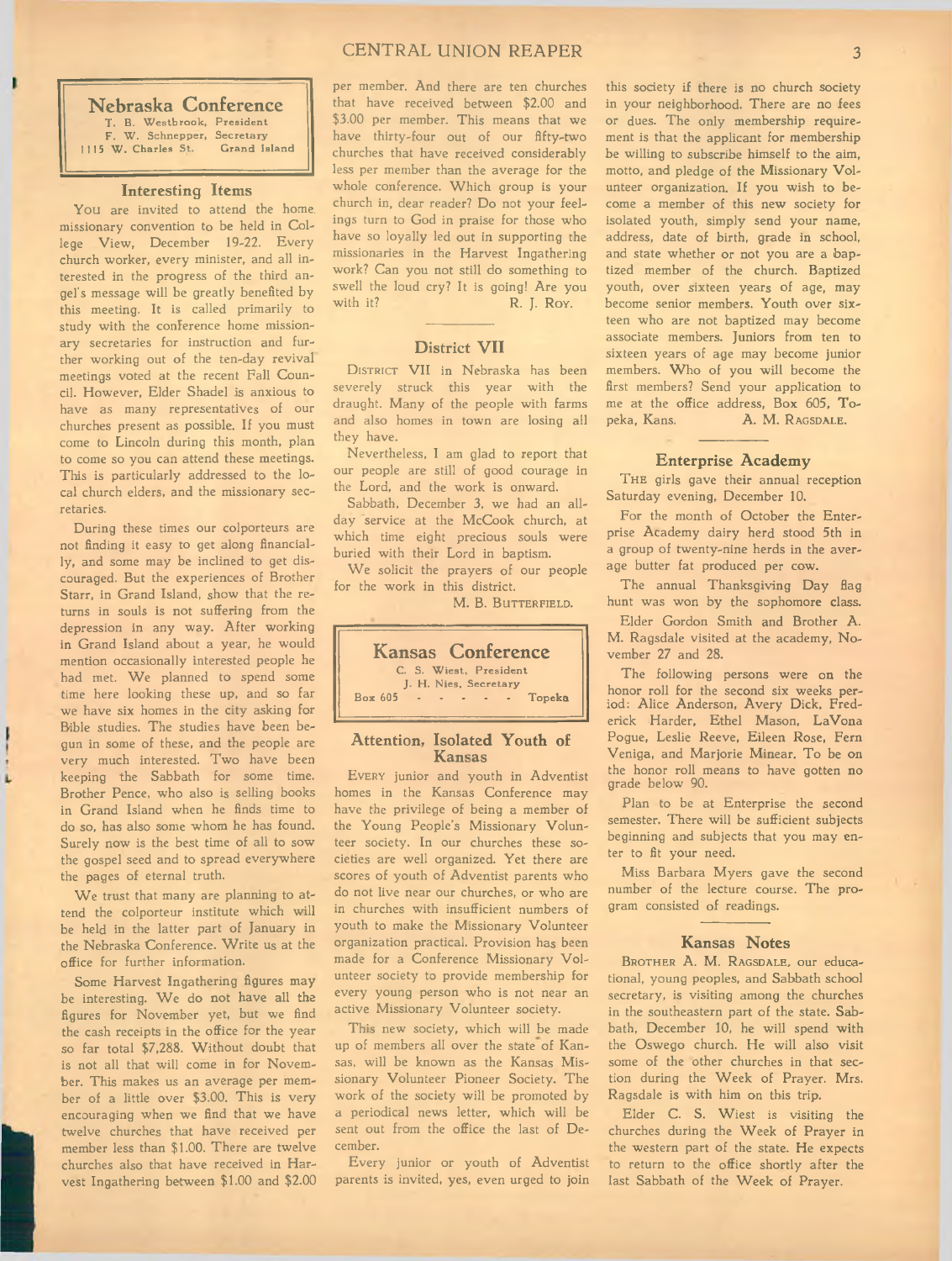Mr. Edwards, of Manhattan, died in one of the hospitals in Topeka Sunday, December 4. Elder A. C. Griffin had charge of the funeral on Wednesday. Our sincere sympathies are extended to Sister Edwards and her family.

Mr. and Mrs. Chas. E. Davis, Mrs. Velma Ham, Miss Estella J. Hull, and Mrs. P. W. Schwab, of Manhattan, stopped a few minutes at our office Wednesday while in Topeka attending the funeral of Mr. Edwards.

Have you received your copy of the new Home Missionary Calendar? If not, send 25 cents to the Book and Bible House and a copy will be sent to you immediately.

The new 1933 Reading Course books are now in stock. The senior set is composed of four books, price \$4.15; junior set has three books, price \$1.85; and the primary is composed of two books, price, \$1.25. These sets contain exceptionally good books this year, and will make splendid holiday gifts for the young people and juniors.

Elder F. L. Peterson, secretary of the Negro department of the General Conference, and Elder T. H. Allison, pastor of the Kansas City colored church, mot with the Topeka colored church one day last week. While here they also visited the office.

Elder T. H. Allison will spend the first part of the Week of Prayer with the Topeka colored church. The last half he will spend with the churches at Atchison and Kansas City.

Sister J. H. Thompson, of Horton, writes that she and Sister McLean have now each reached their \$10 Harvest Ingathering goal. She said they were just \$2.60 short the first of the week, but that they went out and called on a few more places and made up the full amount. We are confident that what these two sisters have done, others no doubt could have done.

**Iowa Conference** C. F. McVagh, President G. F. Nystrom, Secretary<br>Main St. . . . . Nevada 734 Main St.

#### **Mt. Pleasant**

AVAILABLE funds for sufficient workers at present seem to present a formidable obstacle to meet the call of greater evangelism. God works in various ways, and He will help in this program. He will not foresake His own, neither will he allow efforts made for the furthering of His cause to pass by unnoticed.

In accordance with the plan for greater

efforts toward evangelism in the home field, Elder A. L. Miller and the writer joined in a two weeks' effort, November 11-27, in the Mt. Pleasant church. We found the church of a- very cooperative spirit, which of course aided in all that was done. The hindrance so often stated, that a series of meetings held in one of our church buildings never gets the response that it would if held in some hall, was not so in this meeting. People came regardless of its being in our own church building. And despite the fact that two other revival meetings were going on at the beginning of our meetings, we had a fair crowd and a steady one.

We are happy to report that on Sunday night, November 27, which was the night of the last meeting, that six people took their stand to live according to the commandments given in Holy Writ. There were others who were convinced, but not ready to make their decision yet.

The members of the Mt. Pleasant church are going to keep in touch with these new believers and lead them along the way with Bible readings and such admonition as they can give. This spirit of prayerful home missionary endeavor should characterize the efforts of all our churches. Only occasionally does a worker visit Mt. Pleasant, so this effort on the part of the members is to be the stabilising influence so necessary to those who are new in the way of life.

May this spirit of evangelism extend to the laity and throughout the ranks of our people, and great will be the harvest of souls for His kingdom.

W. A. Howe, JR.

#### **Office Notes**

MANY are taking advantage of the special offer for the *Youth's Instructor,* eight months for \$1.00. Surely many more will want to take advantage of this offer while it lasts. Ordinarily a six months' subscription costs \$1.00. This gives you two months free. This special offer lasts only until December 31, so be sure and get your order in before that time.

We hope each family in the conference received one of our special holiday price lists. These were sent out to each family where the address was known. Look these over carefully and we are sure you will want some of these good books at the reduced holiday prices.

Do no forget the special offer on sets of "Testimonies'' and "Conflict" series. The offer of 25 per cent discount on full sets of these holds good until December 31. Take advantage of this offer while they can be secured at these greatly reduced prices.

Do you observe the Morning Watch? If so be sure and order your Morning Watch calendar so as to have it on hand before January 1. We have these in the plain cover at 5 cents and the gift edition at 15 cents.

The Home Missionary Calendar is very attractive, and contains many new helpful features, including the sunset table. The price is 25 cents.

IOWA BOOK AND BIBLE HOUSE.

| So. Dakota Conference         |
|-------------------------------|
| Gorden Oss, President         |
| B. L. Schlotthauer, Secretary |
| Drawer 586 Watertown          |
|                               |

#### **Seven Baptized**

ON NOVEMBER 21 Elder Meyer arrived at Mobridge to hold a few meetings, and as the interest kept growing, we persuaded him to continue for two weeks. As a result of his efforts, on the evening of December 6 he had a baptismal service in the Baptist church, and seven candidates were baptized. Several more are thinking very serously of taking this important step.

H. B. TOWNSEND.

#### **South Dakota Notes**

NEARLY every mail brings in orders for supplies, books at the special holiday prices that we are offering, or Home Missionary Calendars. Do not fail to get your order in for a Home Missionary Calendar, as there is only a limited number printed this year. We also have the Reading Course books for next year in stock, and can fill your orders promptly.

Word has been received from Elder Hein that he closed his series of meetings at Long Lake Sunday night, December 4. The last evening he had the largest attendance of any time. He plans to go back a little later.

Sister Bell Thornton, of Elk Point, reports two new Sabbath keepers. She is also giving studies to another family. She requests the prayers of our people that the honest in heart may take their stand.

Elder Oss spent just a few hours in the office the evening of the 5th, and went back to Colman again, where he and Brother McKinley are holding a series of meetings. He reports a very good interest and a good attendance. The little church building is filled nearly every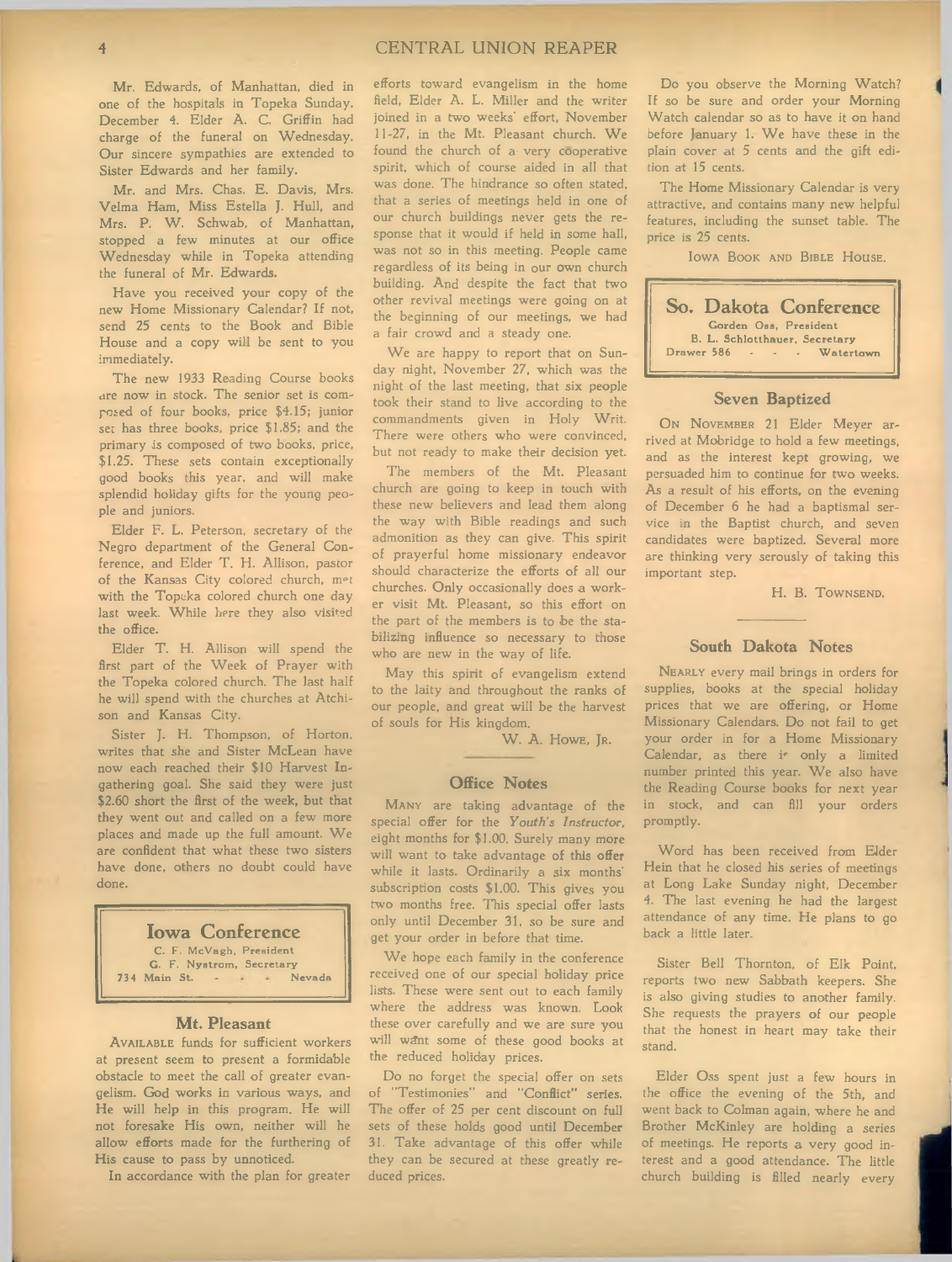#### CENTRAL UNION REAPER 5

evening. They are planning a baptism for Sabbath, the 10th.

Sister B. W. Harvey, of Orton, reports that they are having cottage meetings and studying with friends and neighbors who are coming in.

Brother J. A. Estey writes that the interest at Buffalo is still good and the attendance has been increasing from night to night

Brother and Sister A. A. Klein, of Arlington, were visitors at the Watertown church Sabbath, the 3rd. We were glad that Brother and Sister Klein could be with us, and welcome them back again.

The special offer of a 25 per cent discount on full sets of the "Testimonies" and "Conflict of the Ages" series closes with December 31. Be sure and avail yourself of this offer.

**Colorado Conference**

Jay J. Nethery, President W. I. Montanye, Secretary<br>Marion Street . . . Denver 1081 Marion Street -

#### **The Annual Offering**

WHENEVER we mention the annual offering we think of faithful missionaries in many lands in their successful soulsaving work.

Of course they think of us at home holding the ropes. We are not going to fail them when the annual offering is taken.

Dollars do much in times like these. We have been giving through the years. Thank God we may give again. Let us be liberal.

JAY J. NETHERY.

#### **Colorado Notes**

ALL mail intended for the Colorado Conference or Book and Bible House should be addressed to 1081 Marion Street, Denver, instead of 1118 Kalamath Street.

Elder Gordon Smith, of the union Missionary Volunteer department, was in Denver this past week-end. He spoke in the North Denver church Friday night, December 2, and on Sabbath afternoon a union Missionary Volunteer meeting of all the Denver societies was held in the West Denver church, at which time Elder Smith had charge. These meetings were greatly enjoyed by the young people of Denver. We trust Elder Smith can be with us again soon.

Word has just been received at the office that Mrs. B. M. Grandy, wife of Elder B. M. Grandy, of the Western

Slope, is ill and has been taken to the Boulder Sanitarium for treatment. We sincerely trust that Mrs. Grandy will soon regain her normal health.

Elders Charles Thompson and E. L. Pingenot met with the Boulder church on Tuesday and Thursday nights of last week. Elder Thompson spoke at the chapel hour at Campion on Wednesday and at Ft. Collins Wednesday night. On Friday morning, Elder Pingenot had charge of the chapel exercises at Campion, and Elder Thompson spoke at the vesper services.

Elders C. E. Grant and Charles Thompson met wit the Greeley English church in Greeley on Sabbath morning and with the Greeley German and La Salle churches Sabbath afternoon. Elder C. E. Grant has just recently settled in Greeley and will have charge of that district.

Professor C. W. Marsh was in Denver last week. He spoke at the parentteachers' meeting on Tuesday night at Denver Junior Academy.

It is reported that the Porter Sanitarium has been enjoying a good patronage during the past several weeks.

The junior glee clubs, under the direction of Miss Lura Wilbounr, gave a short program at the Parent-Teachers' Association meeting on Tuesday night, December 6. We greatly appreciate the work of our glee club organization and hope to hear from our boys and girls real often in the future.

Elder Pingenot spoke at the eleven o'clock hour at Campion Sabbath morning.

The Ft. Collins Sabbath school reports over \$115 Investment funds received to date. A number of schools are reporting good returns from this branch of the Sabbath school work. It is hoped that every Sabbath school will urge every member fo take some part in this activity.

Elder E. L. Pingenot left the office Monday to meet with the Trinidad church Tuesday afternoon and evening to assist them in the Week of Prayer meetings, and also to help them in several church problems.

/it the time of Elder Nethery's visit at Wray, Brother Alger Johns was ordained local elder of the Wray church.

Elder S. T. Shadel was suddenly taken ill while at Hutchinson, Kans., and was immediately taken to the Boulder Sanitarium, where his condition has greatly improved under the treatment received there.

Miss Juanita Paxton, of Ft. Collins, recently visited Misses Thelma Josselyn and Irene Johnson, of the office. Miss Paxton is teaching the Ft. Collins school this year.



### **Union College Seminar**

THE college seminar was organized soon after the beginning of the first semester of the college, and has functioned successfully ever since. The nature of the work it expects to achieve is expressed in its delineated name: Gospel Workers and Ministerial Seminar. Both young men and young women participate.

The seminar meetings every Friday evening from 7:00 to 7:45 are always well attended. The programs, consisting of special music and singing, together with a discussion of theological subjects, are well rendered. Two speakers present the theme; then opportunity is given for general criticism or supplementary remarks. The meetings are very interesting and instructive.

Aside from these regular meetings, the seminar serves a number of near-by churches every other Sabbath morning or afternoon. The churches greatly appreciate the help of these young workers, and are cooperating nicely in inviting friends to the preaching service. Through this harmonious cooperation between the seminar and the churches an encouraging harvest of souls for Christ is expected by the end of the school year.

Several of the young women have planned to conduct Bible readings among inquirers in Lincoln.

The officers of the seminar are deeply interested in their work. They are putting forth every effort to make it a success, and are succeeding very satisfactorily.

J. H. SCHILLING.



#### **Union College Snap Shots**

ELDER F. C. GILBERT spent December 2-5 in College View holding a series of meetings. At the chapel hour on Friday and Monday he gave some very inter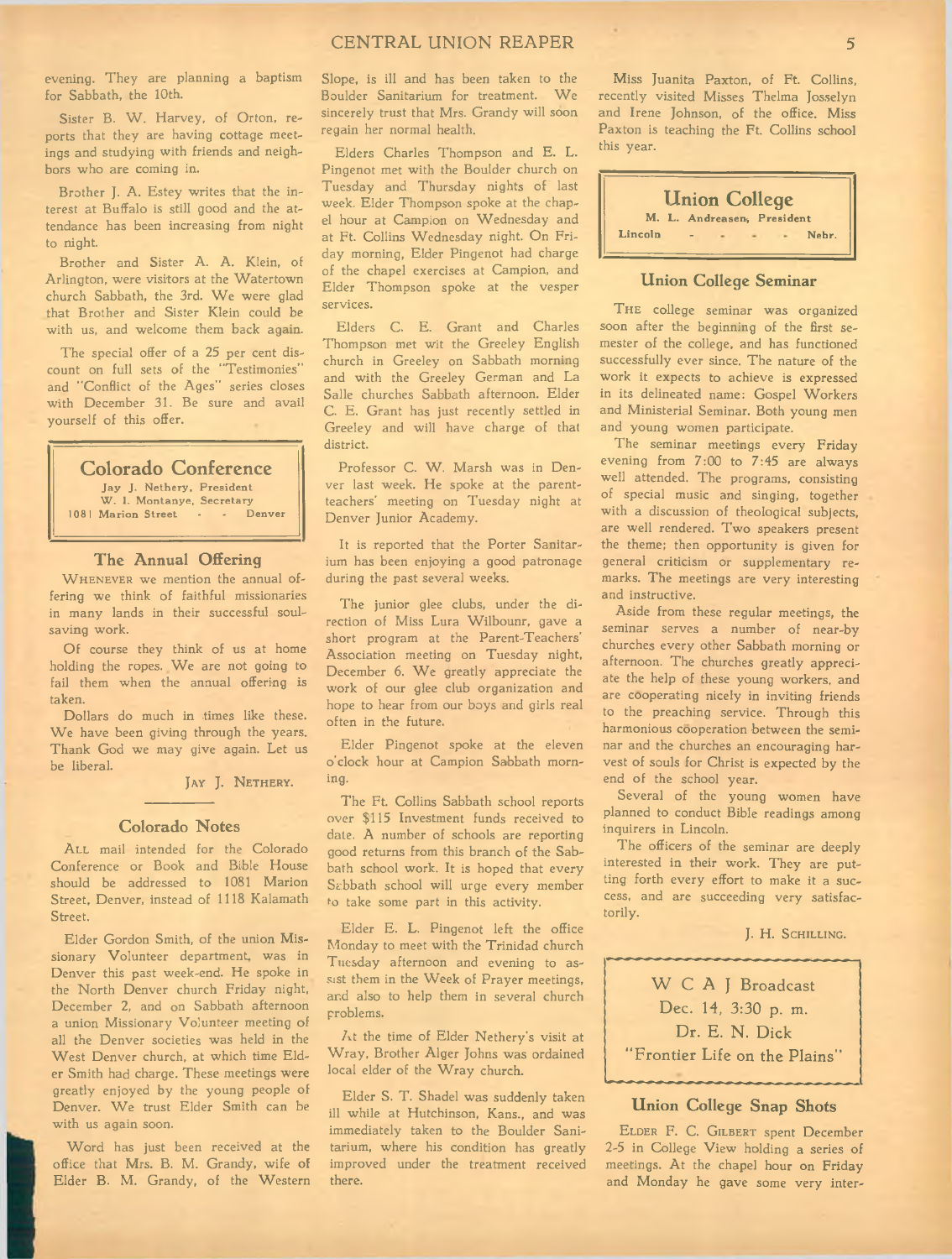esting talks on archeology and the Bible.

Wallace Nethery gave a program of readings at the College View junior high school assembly on Friday afternoon, December 2.

A number of the members of the seminar visited local churches Sabbath, December 3. Cree Sandefur and Paul Miller had charge of the services at Beatrice; Alten Bringle spoke at Nebraska City; A. K. Phillips, at Seward; Ralph Cash, at Fremont; Ernest Hanson and Elmer Robertson had charge at York; and Lester Trubey gave Bible readings at Weeping Water.

Six students from the department of expression gave a studio recital Sunday afternoon, December 4. Those who took part were Jeannette McKibben, Florence Lucille Terry, Ruth Wiest, Lucile Marker, Fonda Campbell, and Marjory Miller.

The Week of Prayer at Union College commenced December 9 and will close Sabbath, December 17. Elder W. H. Branson, vice-president of the General Conference for North America, is in charge of the principal services.

The Union College orchestra, under the direction of Professor C. C. Engel, will give a program in the college chapel on the night of December 17.

Walter Specht, assisted by Clyde Bushnell, has charge of the programs given at the state reformatory every Thursday evening. This project is under the supervision of the seminar.

Mrs. E. M. Long, who for many years was a resident of South Hall and supervisor of the Union College laundry, has recently presented to the college a beautifully framed panel containing the pictures of Elder James White, Mrs. E. G. White, and Elder Uriah Smith. These pictures are steel engravings which Mrs. Long has had in her possession for many years. The panel is to hang in the president's office.

The faculty seminar meets every Tuesday from five to six for the study and discussion of the problems of higher education.



PIERCE.-Lerlow J. Pierce was born in Frederica, Iowa, Dec. 21, 1862; and died at W illmar, Minn., Aug. 30, 1932. In 1926 he united with the Seventh-day Adventist church, remaining a beloved member until his death. He leaves to mourn, his devoted wife, ten children, and two<br>sisters C. Epwagnson. C. EDWARDSON.

HOCHSTETLER. — Paulina Hochstetler was born Feb. 17, 1857, in New Vernon, Penn., and died Nov. 12, 1932, at W ichita, Kans. She was the mother of twelve children, and is survived by her husband and four children. Sister Hochstetler lived a consistent Christian life and was faithful to the end.<br>F. S. CHOLLAR.

STROM.—Mrs. August Strom was born in Sweden in 1877. She came to America in 1900, and one year later was married to August Strom, of Hartington, Nebr. To this union were born three children, one daughter and three sons. In 1910 Mrs. Strom and her husband embraced the third angel's message. She fell asleep in Jesus at her home Sunday, Novembei 20, in the hope of hearing her Master call in the first resurrection. To mourn their loss, she leaves her husband, three children, and many friends. Funeral services were conducted by the writer.<br>T. M. Langberg.

ARNOLD.-Mrs. Flora Bell Arnold, born at Maxwell, Ind., April 12, 1862, died at the home of her son, W. Maxwell Arnold, Kansas City, Mo., Dec. 3, 1932. Her death was from heart failure after a very short illness.

She was married to Ira Tallmage Arnold in 1884. She is survived by a sister, Mrs. Anna Hansen, wife of Elder L. A. Hansen, of Takoma Park, Washington, D. C.; her son, and one grandson.

Mrs. Arnold was a devout Seventhday Adventist, being a member of the Linwood Avenue church in Kansas City, Mo.

N. J. AALBORG.

Nas $H$ .—Josiah Harkness Nash was born in W isconsin July 22, 1862, and passed away at his home near Headlee, S. Dak., Nov. 22, 1932. In his infancy the family moved to Minnesota, living in that state for thirty-five years. He was married to Miss Lilias Genette Emmer-son on Nov. 1, 1884. In 1902 he with his family moved to North Dakota, living in and near Jamestown for a number of years. He was a member of the Seventh-day Adventist church for about forty years.

The deceased leaves to mourn, his wife, two sens, his aged mother, two brothers, and one sister. He lived in the hope of his soon-coming Saviour. Interment was at W anblee, S. Dak.

Brock.—Mrs. Lettie Brock, née Santee, was born in Hornell, N. Y., Oct. 10. 1851; and died at Oswego, Kans., Nov. 20, 1932. March 7, 1871, she was united in marriage to Alfred Brock. Four children were born to them, three of whom preceded her in death. In 1877 she moved with her family to near Oswego, Kans., and has resided there continuously from that time. She was reared in the Advent faith and remained faithful to it to the time of her death. Sister Brock was a charter member of the Oswego church, and has always been active in church work. She has read her Bible throunh each year for the past forty years. She will be greatly missed by the church membership at Oswego.

F. S. Chollar.

HILL.—Mrs. J. R. Hill, née Cox, was born October 11, 1856, near Princeton, Mo., and passed peacefully away at her home- near Harris, Mo., on Oct. 18, 1932.

She was united in marriage to J. R. Hill on Dec. 7, 1873, who survives her. To this union eleven children were born, all of whom are living.

She united with the Seventh-day Adventist church at Half Rock, Mo., in 1877, and lived a faithful Christian life. Although she was ill for several months, she was always patient, and even when she was suffering most thanked the Lord for His wonderful goodness to her. She was a good wife and mother.

Words of comfort were spoken by V. F. Walker, the Baptist minister at Princeton, Mo.

MRS. MARTHA J. WILSON.

NASH.-Samuel A. Nash, born June 20, 1862, in McHenry County, Illinois, passed away peacefully Nov. 25, 1932, after prolonged illness.

Brother Nash was married to Addie B. Atkins at Traer, la., on Dec. 20, 1886. To this union eight sons were born, two of whom died in infancy. The family moved to Sioux Falls, S. Dak., and resided at their present address for thirtytwo years. Brother Nash was a member of the Seventh-day Adventist church, and remained faithful until he fell asleep. He is survived by his widow and six sons. Funeral services were conducted by the writer at our church in Sioux Falls, and burial was made in the Mt. Pleasant cemetery.

A. W. KUEHL.

PRESSNALL.—Mrs. Jane Pressnall was born March 3, 1853., and passed away in the hospital in Mankato, early Nov. 29, 1932. She leaves to mourn, her aged husband, two daughters, one son, three sisters, and five brothers. In early life Sister Pressnall gave her heart to God, whom she loved and served to the last. About fifty years ago she heard and accepted the third angel's message, and became a member of the church at Eagle Lake. The hope of a soon coming Saviour was precious to her. We laid her to rest believeing that God will call her to life and immortality in the resurrection of the

just. W ords of comfort were spoken by the writer, assisted by Rev. Renike, pastor of the Methodist Episcopal church.

A. A. DIRKSEN.

BOSANCO.-John Bosanco, son of Samuel and Elizabeth Bosanco, was born in Platville W is., in September, 1852. In his later life he left Platville and went to Sioux City, Iowa, where he was married to Lucy Northway on August 21, 1883. To this union fourteen children were born, of whom seven have preceded their father in death.

Leaving Sioux City, they went to Minnesota, and in the year 1909 they came as early residents to Mott, N. Dak., where he has resided ever since. He passed away November 28.

Those left to mourn his departure are his wife, five sons and two daughters, two sisters, eleven grandchildren, and a host of friends.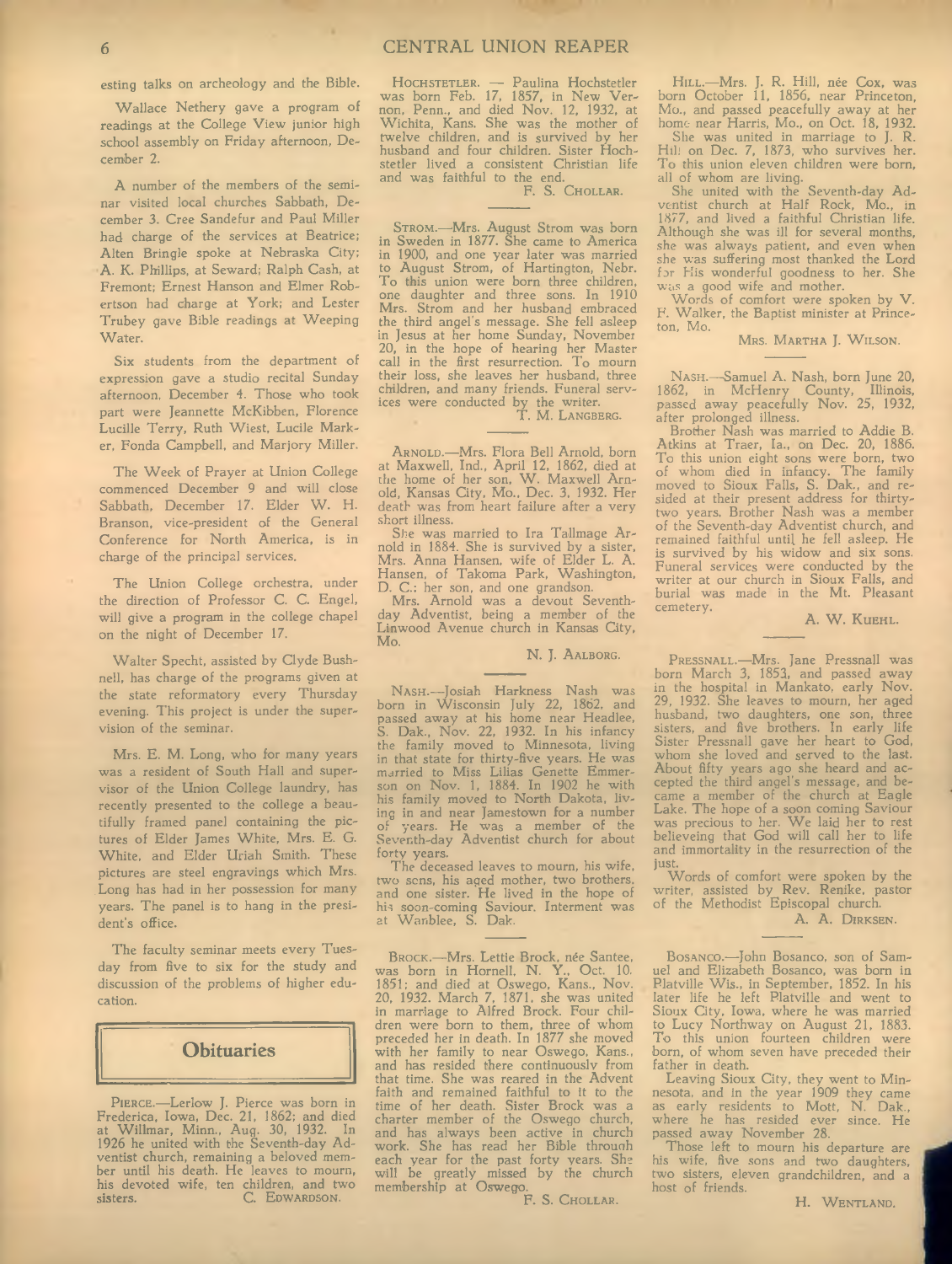MILLER.-Helen M. Miller, nee Clark, was born Jan. 18, 1850, in McHenry County, Illinois, and died in Emporia,<br>Kans., Oct. 17, 1932. May 31, 1881, she was married to Alexander F. Miller. To this union two children were born. She is survived by one daughter. Sister Miller was a faithful member of the W ichita church. Interment was made in W ichita, Kans. She rests in the hope of the first resurrection. F. S. CHOLLAR.

ASTNER.-Susanna Pudliner-Astner was born at Klein, Lomnitz, Hungary, in December 1890; and died at Clinton, Mo., on Nov. 21, 1932.

At the age of sixteen, she came to this country and settled at Allentown, Penn., but later went to Cleveland, Ohio, where she was united in marriage to M. Astner. In 1918 they came to Clinton, Mo. Seven children were born to this union, one dying in infancy. In addition to her husband and six children, she is survived by one sister in Cleveland, Ohio, and two brothers in Fullerton, Penn.

In the 1912 the deceased accepted the religious view of Seventh-day Adventists and united with the church at Cleveland, Ohio, and at the time of her death was a faithhil member of the Clinton German church of Seventh-day Adventists. She was a faithful Christian. We believe that she rests in hope of the resurrection at the return of the Life-giver.<br>H. C. HARTWELL.

PANCAKE.—Mrs. Mary Maudella Pancake, nee Brower, was born in Center County, Pa., April 30, 1860; and died at her home near Forest City, Minn., Nov. 20, 1932. She moved to Meeker Countv. Minn., with her parents in 1867, and was united in marriage to George Pancake in 1877. Ten children were born to this union, eight of whom survive, who with their father are left to mourn. Sister Pancake died in the blessed hope, wishing to meet her loved ones in the resurrection morning. C. EDWARDSON.

BRAATEN.-Mrs. Henriette Braaten, nee Olsen, was born at Halden, Norway, April 11, 1869; and died at Superior, W is., Nov. 4, 1932. She came to America and was united in marriage to Andrew Braaten in 1891, residing at Superior, W is., ever since. In 1915 Sister Braaten accepted present truth, and remained a faithful and beloved member of our church till death. She leaves to mourn, her devoted husband, three sisters and *a* nephew. A mother in Israel is laid to rest, but her influence continues.

C. EDWARDSON.

#### **ADVERTISEMENTS**

Advertisements and business notices are<br>not solicited, but are published only as an<br>accommodation. They must be sent to the<br>local conference oresident before being pub-<br>the conference president before being pub-<br>lished in

Miss N. E. Reep, a blind Adventist girl, Room 25, American Bldg., 67 Main St., Brattleboro, V t., is trying to earn a little money by selling Christmas cards. There are 21 attractive cards in a box, with appropriate verses and designs, \$1.10 a box. Mention the REAPER. (Space donated.)

NEBRASKA SANITARIUM AND HOSPITAL, 1509 South 23, Lincoln, Nebr. Fully equipped treatment rooms. Sulphur steam baths. A. B. Dunn, M. D. 32-45

WANTED.-S. D. A. meat cutter with some cash, as partner in good city meat and grocery business. Address Box 117, East Vaughn, New Mexico.

WE HAVE a sister in the Nebraska Conference who has five children whom she desires to be in church school. She has a six-room cottage located on six lots at Hartington, Nebr., which she would like to exchange for a small place near one of our schools. Correspond with us for further particulars. F. W. Schnepper, 1115 W . Charles St., Grand, Island, Nebr. 41

## COLPORTEURRS' REPORT FOR WEEK ENDING DECEMBER 3, 1932

|                                                                              | Bk. | Hrs. Ord.      |                      | Value               | Helps         | Total          | Del'd        |
|------------------------------------------------------------------------------|-----|----------------|----------------------|---------------------|---------------|----------------|--------------|
| MISSOURI: R. G. Campbell, Field Missionary Secretary                         |     |                |                      |                     |               |                |              |
| E. C. Aaby OD                                                                |     | 21             | 4                    | 10.00               | 5.00          | 15.00          | 9.00         |
|                                                                              |     | 13             |                      |                     | 3.00          | 3.00           | 40.50        |
| Beulah Des Mukes OT                                                          |     | 24             | 9                    | 45.00               | 4.75          | 49.75          |              |
| Marguerite Des Mukes OT                                                      |     | 24             | 13                   | 64.00               | 3.00          | 67.00          | 5.00         |
| Mrs. L. Erickson RJ<br>Henry Harlow BR                                       |     | 14<br>5        | <b>STATE</b>         |                     | 6.25          | 6.25           | 2.75         |
| J. L. Haddock OD                                                             |     | 15             | -1<br>$\overline{4}$ | 4.50<br>10.00       | 1.05          | 5.55           | .50          |
|                                                                              |     |                |                      |                     | <br>1.50      | 10.00<br>1.50  | 13.75        |
| Sallie Holmes HW                                                             |     | 26             | -6                   | 23.00               | 9.25          | 32.25          | <br>4.25     |
| Georgia Kemp HP                                                              |     | 12             | ----                 | ---- ----           | .50           | .50            | .50          |
|                                                                              |     | 9              | 3                    | 18.50               |               | 18.50          | ---- ----    |
| Floyd Mathews BR                                                             |     | 40             | 3                    | 15.00               | 2.00          | .17.00         | ine in       |
| S. A. Minear RJ                                                              |     | ---            | <b>FEIRE</b>         |                     | ---- ----     |                | 32.00        |
| Maynard Walker HW<br>Mrs. J. Gardner  Mag.                                   |     | 1              |                      | <b>Alan Laure</b>   | in an         |                | 2.50         |
| Mrs. A. F. Myers  Mag.                                                       |     | -<br>8         | <b>Kima</b>          | ---- ----           | 28.85<br>4.55 | 28.85<br>4.55  | 28.85        |
| Total                                                                        |     | 212            | <br>43               | ---- ----<br>190.00 |               |                | 4.55         |
|                                                                              |     |                |                      |                     | 69.70         | 259.70         | 144.15       |
| MINNESOTA: M. H. Odegaarde, Field Missionary Secretary<br>Karl A. Evenson BR |     | 32             | $\overline{4}$       |                     |               |                |              |
| Evelyn Middag HW                                                             |     | -5             |                      | 24.00               | 85.60<br>2.25 | 109.60<br>2.25 | 1.50         |
|                                                                              |     | 31             | sien.<br>            | <br>on sin          | 16.13         | 16.13          | 16.13        |
| *P. M. Vixie RJ                                                              |     | 57             | $\overline{9}$       | 28.00               | 19.55         | 47.55          | 49.80        |
| Total                                                                        |     | 125            | 13                   | 52.00               | 123.53        | 175.53         | 67.43        |
|                                                                              |     |                |                      |                     |               |                |              |
| Iowa: L. P. Knecht, Field Missionary Secretary<br>M. A. Wyman RJ             |     | 18             | 1                    | 3.00                | 7.25          | 10.25          |              |
|                                                                              |     | 41             | 10                   | 46.00               | 7.50          | 53.50          | 62.00        |
| Carl Edwards RJ                                                              |     | 19             |                      |                     | 6.25          | 6.25           | 43.50        |
|                                                                              |     | 15             | <b>FRIDA</b>         | ina jira            | 10.75         | 10.75          | 40.75        |
|                                                                              |     | 39             | 6                    | 24.00               | 4.25          | 28.25          | 3.50         |
| Robert Garber RJ                                                             |     | 36             | ni i c               |                     | 23.75         | 23.75          | 4.50         |
| Elva Wilcox OD                                                               |     | $\overline{2}$ | ----                 |                     | 1.80          | -1.80          | 19.25        |
| Anna Hanson BR                                                               |     | 27             | $\mathbf{1}$         | 6.00                | 4.70          | 10.70          | 4.05         |
|                                                                              |     | 19             |                      |                     | 5.25          | 5.25           | 6.75         |
| Total                                                                        |     | 216            | 18                   | 79.00               | 71.50         | 150.50         | 184.30       |
| NEBRASKA: R. J. Roy, Field Missionary Secretary                              |     |                |                      |                     |               |                |              |
| *Chivela Jorstad DR                                                          |     | 75             | 5                    | 18.75               | 16.20         | 34.95          | 26.75        |
| *Abel Larson RJ                                                              |     | 57             | 3                    | 9.00                | 8.70          | 17.70          | 3.40         |
|                                                                              |     | 33             | 5<br>$\overline{2}$  | 12.50               | 3.75          | 16.25          | .25          |
| †Charlotte Lewis<br>G. R. Starr HP                                           |     | 107<br>23      | 1                    | 5.00<br>4.00        | 10.75<br>3.00 | 15.75<br>7.00  | .50<br>1.50  |
| Total                                                                        |     | 305            | 16                   | 49.25               | 39.40         | 88.65          | 32.40        |
|                                                                              |     |                |                      |                     |               |                |              |
| COLORADO: P. E. Shakespeare, Field Missionary Secretary                      |     |                |                      |                     |               |                |              |
|                                                                              |     | 28             | $\mathbf{1}$         | 1.50                | 7.80          | 9.30           |              |
| Ernest Harper HP                                                             |     | 35             | up in                | المتمور وليند       | 3.25<br>2.50  | 3.25<br>2.50   | 9.75<br>2.50 |
|                                                                              |     | 10<br>8        | And a                |                     | 2.00          | 2.00           | .50          |
|                                                                              |     | 18             | -                    | .                   | 1.00          | 1.00           | 10.00        |
|                                                                              |     | 28             |                      | <br>6.00            | 19.35         | 25.35          | 8.05         |
| H. R. Prentice BR                                                            |     | 29             | 3                    | 13.50               | 7.25          | 20.75          | 7.25         |
|                                                                              |     | 58             | $\mathbf{1}$         | 6.50                |               | 6.50           | 92.75        |
|                                                                              |     | 24             | .                    |                     | 4.75          | 4.75           | 9.00         |
|                                                                              |     | 11             | $\mathbf{1}$         |                     | 1.00          | 1.00           | 3.50         |
| Total                                                                        |     | 249            | 8                    | 27.50               | 48.90         | 76.40          | 144.05       |
| KANSAS: E. H. Meyers, Field Missionary Secretary                             |     |                |                      |                     |               |                |              |
| Ralph S. Moore BR                                                            |     | 40             | 2                    | 13.50               |               | 13.50          |              |
|                                                                              |     | 39             | 3                    | 15.00               | 9.75          | 24.75          | .            |
| T. R. Torkelson BR                                                           |     | 59             | $\overline{4}$       | 19.50               | 2.25          | 21.75          |              |
| Total                                                                        |     | 138            | 9                    | 48.00               | 12.00         | 60.00          |              |
| Grand Total                                                                  |     | 1,245          | 107                  | 445.75              | 365.03        | 810.78         | 572.33       |

\*Two Weeks. †Three Weeks.